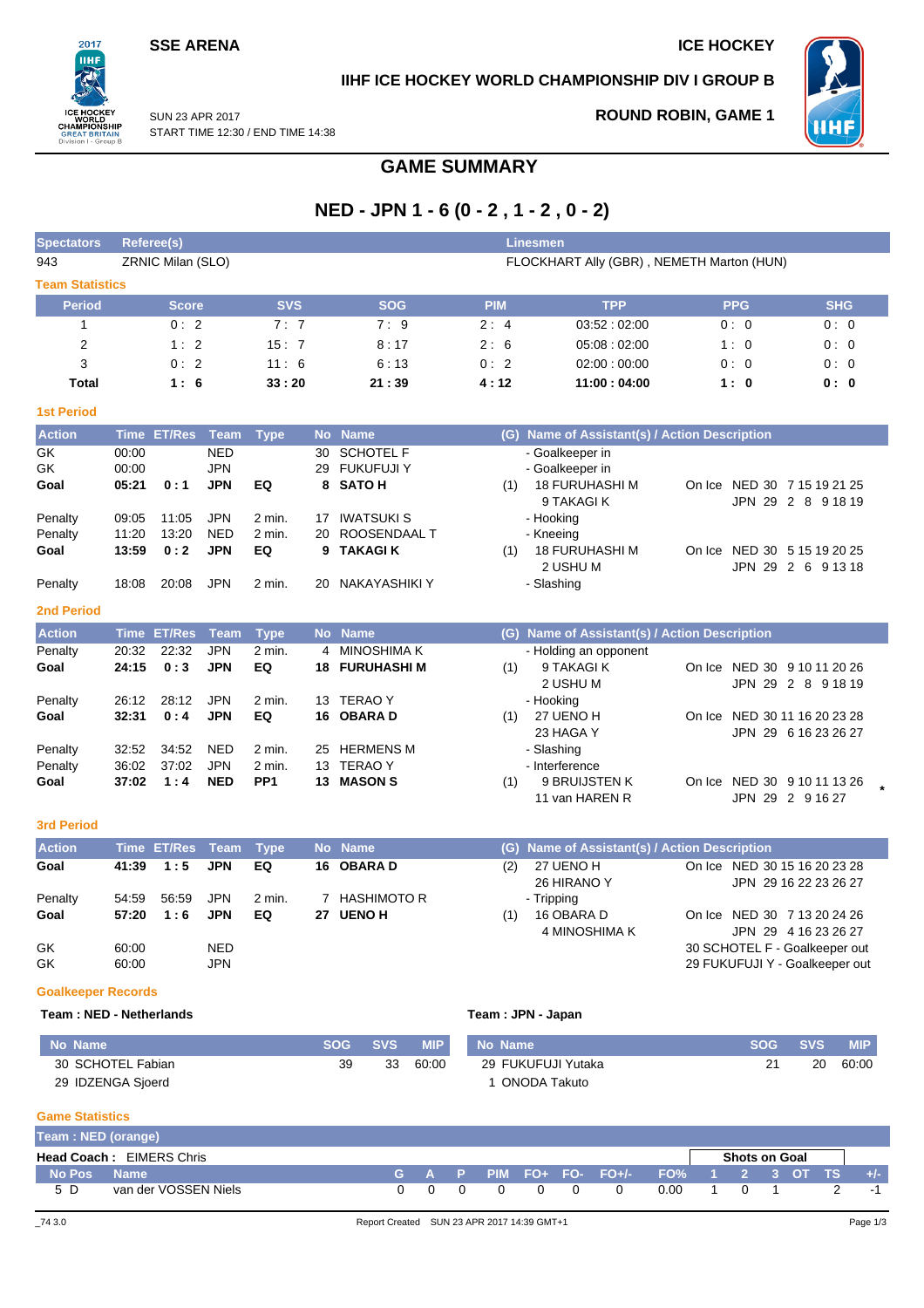**SSE ARENA ICE HOCKEY** 



# **IIHF ICE HOCKEY WORLD CHAMPIONSHIP DIV I GROUP B**



SUN 23 APR 2017 START TIME 12:30 / END TIME 14:38

# **ROUND ROBIN, GAME 1**

|               | <b>Head Coach: EIMERS Chris</b> |   |   |          |             |          |          |         |       |          |                | <b>Shots on Goal</b> |                        |       |
|---------------|---------------------------------|---|---|----------|-------------|----------|----------|---------|-------|----------|----------------|----------------------|------------------------|-------|
| <b>No Pos</b> | <b>Name</b>                     | G | A | P        | <b>PIM</b>  | $FO+$    | FO-      | $FO+/-$ | FO%   |          | $\overline{2}$ | 3                    | <b>TS</b><br><b>OT</b> | $+/-$ |
| 9 F           | BRUIJSTEN Kevin +C              | 0 |   |          | 0           | 0        | 0        | 0       | 0.00  | 1        | 2              | 0                    | 3                      | $-1$  |
| 10 F          | NAGTZAAM Nardo                  | 0 | 0 | $\Omega$ | 0           | 10       | 10       | 0       | 50.00 | 0        |                |                      | 2                      | $-1$  |
| 13 F          | MASON Steve +A (BP)             |   | 0 |          | 0           | 0        | 0        | 0       | 0.00  | 0        | 2              | $\Omega$             | 2                      | $-1$  |
| 26 F          | van NES Guus                    | 0 | 0 | $\Omega$ | $\mathbf 0$ | $\Omega$ | 0        | 0       | 0.00  | 3        |                |                      | 5                      | $-2$  |
| 11 D          | van HAREN Rick                  | 0 |   |          | 0           | $\Omega$ | 0        | 0       | 0.00  | 0        | $\Omega$       | $\Omega$             | 0                      | $-2$  |
| 16 F          | WURM Ronald +A                  | 0 | 0 | $\Omega$ | 0           | 0        | 0        | 0       | 0.00  | 1        |                | 2                    | 4                      | $-2$  |
| 20 D          | ROOSENDAAL Thomas               |   | 0 | $\Omega$ | 2           | $\Omega$ | 0        | 0       | 0.00  | $\Omega$ | 0              |                      | 0                      | $-5$  |
| 23 F          | <b>MELISSANT Jeffrey</b>        |   | 0 | 0        | 0           | 9        | 9        | 0       | 50.00 | 1        | 0              |                      | 2                      | $-2$  |
| 28 F          | van der SCHUIT Raymond          | 0 | 0 | $\Omega$ | 0           | $\Omega$ | 0        | 0       | 0.00  | 0        | 0              | $\Omega$             | $\Omega$               | $-2$  |
| 7 F           | <b>VERSCHUREN Nick</b>          | 0 | 0 | 0        | 0           | $\Omega$ | 0        | 0       | 0.00  | 0        |                | $\Omega$             |                        | $-2$  |
| 15 D          | <b>SUURHOFF Evo</b>             | 0 | 0 | $\Omega$ | $\Omega$    | $\Omega$ | 0        | 0       | 0.00  | 0        | $\Omega$       | 0                    | 0                      | $-3$  |
| 21 F          | <b>KICK Jasper</b>              | 0 | 0 | $\Omega$ | 0           | $\Omega$ | 0        | 0       | 0.00  | 0        | $\Omega$       |                      | 0                      | $-1$  |
| 25 F          | <b>HERMENS Max</b>              | 0 | 0 | 0        | 2           | 3        | 6        | $-3$    | 33.33 | 0        | 0              | 0                    | 0                      | $-2$  |
| 3 F           | OOSTERVELD Joey                 | 0 | 0 | 0        | 0           | 5        | 4        |         | 55.56 | 0        | 0              | $\Omega$             | 0                      | 0     |
| 19 F          | <b>VANMUSSCHER Donny</b>        | 0 | 0 | $\Omega$ | 0           | $\Omega$ | 0        | 0       | 0.00  | 0        | $\Omega$       | 0                    | 0                      | $-2$  |
| 24 D          | van BENTEM Stace                | 0 | 0 | $\Omega$ | 0           | $\Omega$ | $\Omega$ | 0       | 0.00  | 0        | 0              | 0                    | 0                      | $-1$  |
| 29 GK         | <b>IDZENGA Sjoerd</b>           | 0 | 0 | $\Omega$ | 0           |          |          |         |       | 0        | 0              |                      | 0                      |       |
| 30 GK         | <b>SCHOTEL Fabian</b>           | 0 | 0 | 0        | 0           |          |          |         |       | 0        | 0              | 0                    | $\Omega$               |       |
| <b>Total</b>  |                                 |   | 2 | 3        | 4           | 27       | 29       | -2      | 48.21 | 7        | 8              | 6                    | 21                     |       |

| Team : JPN (white) |                             |             |                |          |                |              |             |                |       |                |                      |                |           |                  |             |
|--------------------|-----------------------------|-------------|----------------|----------|----------------|--------------|-------------|----------------|-------|----------------|----------------------|----------------|-----------|------------------|-------------|
|                    | Head Coach: SUZUKI Takahito |             |                |          |                |              |             |                |       |                | <b>Shots on Goal</b> |                |           |                  |             |
| <b>No Pos</b>      | <b>Name</b>                 | G           | A              | P        | <b>PIM</b>     | $FO+$        | FO-         | $FO+/-$        | FO%   | 1              | $\overline{2}$       | 3 <sup>1</sup> | <b>OT</b> | <b>TS</b>        | $+/-$       |
| 4 D                | MINOSHIMA Keigo             | 0           | 1              | 1        | 2              | $\mathbf 0$  | 0           | 0              | 0.00  | 0              | 0                    | 0              |           | 0                | $+1$        |
| 16 F               | <b>OBARA Daisuke</b>        | 2           |                | 3        | $\Omega$       | 10           | 9           | 1              | 52.63 | 0              | $\overline{4}$       |                |           | 5                | $+3$        |
| 23 D               | HAGA Yosuke +A              | $\mathbf 0$ |                |          | 0              | $\mathbf 0$  | 0           | 0              | 0.00  | 0              | $\mathbf 0$          |                |           | 1                | $+3$        |
| $\mathsf{F}$<br>26 | <b>HIRANO Yushiroh</b>      | 0           |                |          | 0              | 0            | $\mathbf 0$ | 0              | 0.00  | 0              | 1                    | 2              |           | 3                | $+3$        |
| 27 F               | <b>UENO Hiroki</b>          | 1           | $\overline{2}$ | 3        | $\Omega$       | $\mathbf 0$  | $\Omega$    | $\Omega$       | 0.00  | $\overline{2}$ | 1                    | $\overline{2}$ |           | 5                | $+3$        |
| 2 D                | USHU Mei +A                 | 0           | $\overline{2}$ | 2        | 0              | 0            | 0           | 0              | 0.00  | 1              | 1                    |                |           | 3                | $+3$        |
| D<br>8             | <b>SATO Hiroto</b>          |             | 0              |          | 0              | 0            | 0           | 0              | 0.00  | 1              | $\overline{2}$       | 0              |           | 3                | $+2$        |
| F<br>9             | <b>TAKAGI Kenta</b>         |             | $\overline{2}$ | 3        | 0              | 0            | 0           | 0              | 0.00  | 1              | 1                    |                |           | 3                | $+3$        |
| $\mathsf{F}$<br>18 | <b>FURUHASHI Makuru</b>     |             | $\overline{2}$ | 3        | 0              | $\mathbf{1}$ |             | 0              | 50.00 | 1              | 1                    | 0              |           | $\overline{c}$   | $+3$        |
| 19 F               | <b>NAKAJIMA Shogo</b>       | $\Omega$    | $\mathbf 0$    | $\Omega$ | $\Omega$       | 6            | 4           | $\overline{2}$ | 60.00 | 0              | $\mathbf 0$          | 1              |           | 1                | $+2$        |
| D<br>6             | YAMADA Kotaro               | 0           | 0              | 0        | 0              | 0            | 0           | 0              | 0.00  | 0              | 1                    | 0              |           | 1                | $+2$        |
| $\mathsf{F}$<br>10 | <b>SATO Sho</b>             | 0           | 0              | 0        | 0              | 0            | 0           | 0              | 0.00  | 0              | 3                    | 1              |           | 4                | $\mathbf 0$ |
| F<br>13            | <b>TERAO Yuri</b>           | $\Omega$    | $\Omega$       | 0        | 4              | 0            | $\Omega$    | $\Omega$       | 0.00  | 0              | $\mathbf 0$          | 0              |           | 0                | $+1$        |
| 14 F               | TANAKA Go +C                | 0           | 0              | 0        | 0              | $\sqrt{5}$   | 9           | $-4$           | 35.71 | 0              | 1                    | 2              |           | 3                | 0           |
| 24 D               | KOIZUMI Kazunari            | $\Omega$    | $\mathbf 0$    | 0        | $\Omega$       | 0            | $\Omega$    | $\Omega$       | 0.00  | 0              | $\mathbf 0$          | $\Omega$       |           | $\mathbf 0$      | 0           |
| 7 D                | <b>HASHIMOTO Ryo</b>        | 0           | 0              | 0        | 2              | 0            | 0           | 0              | 0.00  | 1              | 0                    | 0              |           | 1                | 0           |
| $\mathsf{F}$<br>11 | NISHIWAKI Masahito          | $\Omega$    | $\Omega$       | $\Omega$ | $\mathbf 0$    | 0            | $\mathbf 0$ | 0              | 0.00  | 1              | $\mathbf 0$          | $\Omega$       |           | 1                | 0           |
| 17 F               | <b>IWATSUKI Shogo</b>       | 0           | $\Omega$       | 0        | 2              | 7            | 4           | 3              | 63.64 | 0              | $\Omega$             |                |           | 1                | 0           |
| 20 F               | NAKAYASHIKI Yushi           | 0           | 0              | 0        | $\overline{2}$ | 0            | 0           | 0              | 0.00  | 1              | 1                    | 0              |           | $\boldsymbol{2}$ | $\mathbf 0$ |
| 22 D               | <b>KUMAGAI Goshi</b>        | $\Omega$    | $\mathbf 0$    | $\Omega$ | $\Omega$       | 0            | $\Omega$    | $\Omega$       | 0.00  | $\Omega$       | $\mathbf 0$          | $\mathbf 0$    |           | $\mathbf 0$      | $+1$        |
| GK<br>1.           | <b>ONODA Takuto</b>         | 0           | 0              | 0        | 0              |              |             |                |       | 0              | 0                    | 0              |           | 0                |             |
| 29 GK              | FUKUFUJI Yutaka (BP)        | 0           | 0              | $\Omega$ | 0              |              |             |                |       | 0              | 0                    | 0              |           | 0                |             |
| <b>Total</b>       |                             | 6           | 12             | 18       | 12             | 29           | 27          | $\mathbf{2}$   | 51.79 | 9              | 17                   | 13             |           | 39               |             |